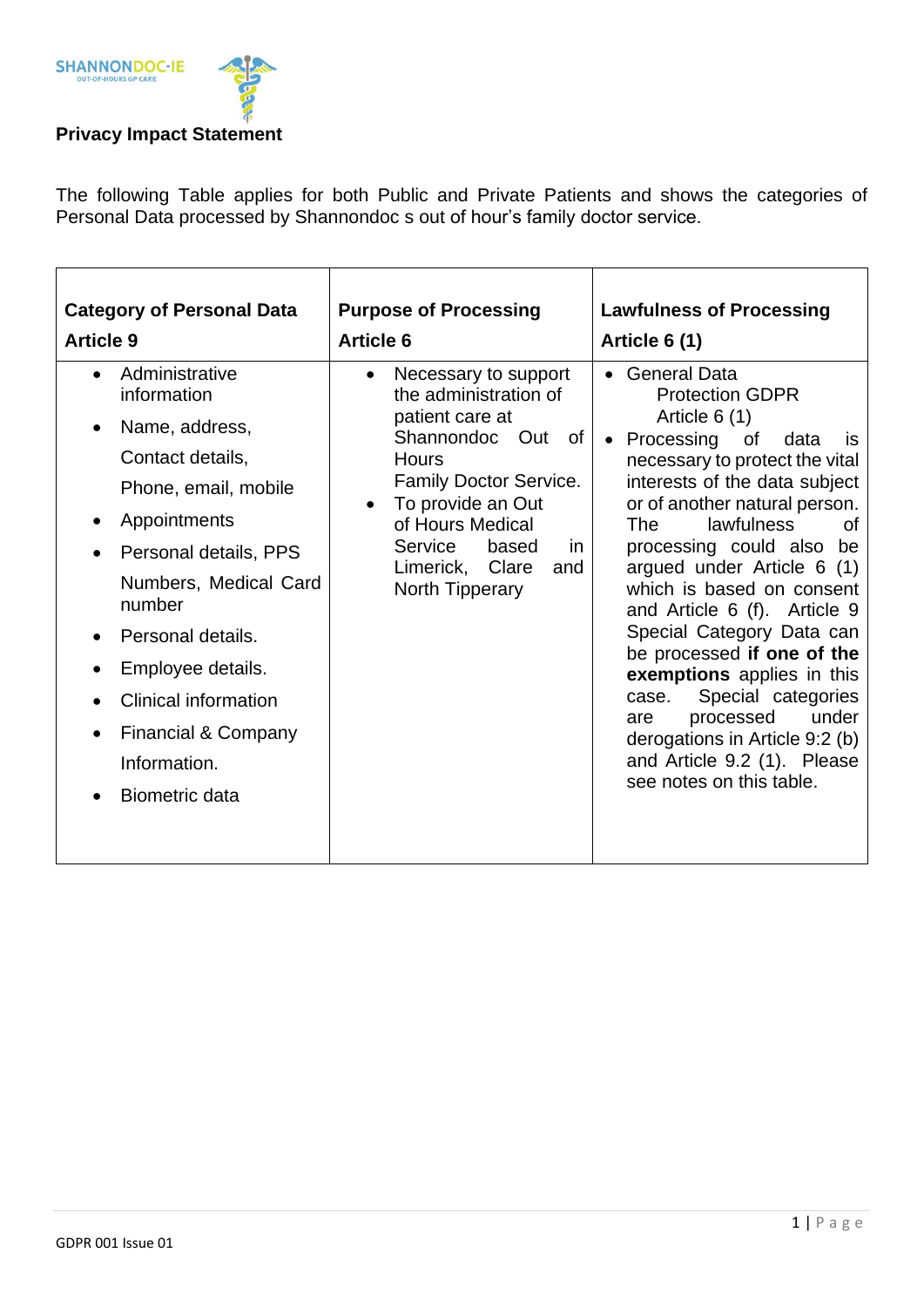

## **Categories are processed under derogation in Articles 9:2 (b) and Article 9.2 (1). Please see notes on this table.**

| <b>Article 9 Special Category</b><br><b>Data 1 Medical Records</b>                                                                                                                                                                                                                                                                                                                                                                                                                                                                                                                  | Necessary to provide patient<br>care in ShannonDoc                                                                                                                                                                                                                                                                                                                                                                                                                    | <b>Articles</b><br>6<br>1<br>(D)<br>Data<br><b>Processing</b>                                                                                                                                                                                                                                                                                                                                                                                                                                                                                                                                         |
|-------------------------------------------------------------------------------------------------------------------------------------------------------------------------------------------------------------------------------------------------------------------------------------------------------------------------------------------------------------------------------------------------------------------------------------------------------------------------------------------------------------------------------------------------------------------------------------|-----------------------------------------------------------------------------------------------------------------------------------------------------------------------------------------------------------------------------------------------------------------------------------------------------------------------------------------------------------------------------------------------------------------------------------------------------------------------|-------------------------------------------------------------------------------------------------------------------------------------------------------------------------------------------------------------------------------------------------------------------------------------------------------------------------------------------------------------------------------------------------------------------------------------------------------------------------------------------------------------------------------------------------------------------------------------------------------|
| Individual<br>Health<br>$\overline{1}$<br>$\bullet$<br>Identifier GMS number.<br><b>PPS</b><br>number, DOB,<br>Religion, sexual subject<br>orientation,<br>gender,<br>family history, contact<br>details of next of kin,<br>details<br>contact<br>Ωf<br>carers. Vaccination<br>medication<br>details,<br>details, allergy details,<br>current<br>and<br>past<br>medical history, genetic<br>laboratory<br>data,<br>test<br>results, imaging<br>test<br>results, near patient test<br>results, ECG's<br>ultra<br>sound, scan images.<br>All other data required<br>for Medical Care. | Out of hours GP care<br>$\bullet$<br>service.<br>Information<br>0f<br>a<br>$\bullet$<br>personal nature.<br>Special Category Data<br>$\bullet$<br>is needed in order to<br>provide proper care to<br>the patient. The PPS<br>number is needed for<br>specific schemes<br>such<br>sickness<br><b>as</b><br>certification,<br>Department<br>of Social<br>Protection,<br>Childhood<br>immunisation<br>programme, Mother and<br>Child Scheme, Cervical<br>Screening - HSE | This is necessary in order to<br>protect the vital interest of the<br>data subject or of another<br>natural person.<br>The lawfulness of processing<br>should also be argued under<br>Article 6 (1) (a) which is based<br>on consent and Article 6 (1) (f)<br><b>Article 9 Special Category Data</b><br>can be processed if one of the<br>exemptions outlined in Article 6<br>applied or more than one<br>exemption applies. In this case<br>special categories of data are<br>processed under derogations<br>in Articles $9(2)$ (H) and $9.2(1)$ .<br>Please refer to the notes under<br>this table. |

| <b>Article Special Category</b><br>-1<br><b>Article 9 Medical Records</b>                                                                                                                                                                           | <b>Necessary to provide patient</b><br>care in ShannonDoc                                                                                             | <b>Articles</b><br>(6)<br>(D)<br>Data<br><b>Processing</b>                                                                                                                                                                                                                              |
|-----------------------------------------------------------------------------------------------------------------------------------------------------------------------------------------------------------------------------------------------------|-------------------------------------------------------------------------------------------------------------------------------------------------------|-----------------------------------------------------------------------------------------------------------------------------------------------------------------------------------------------------------------------------------------------------------------------------------------|
| Details:<br>Record<br>Account<br>0f<br>billable<br>services provided.<br>Patient,<br>address,<br>name,<br>contact details, billing and<br>payment records for GMS and   Reimbursement Service<br>private patients, credit card<br>and bank details. | Required for<br>providing a<br>Also I<br>service and billing.<br>required for submission of<br>reimbursement claims to the<br>HSE,<br>Primary<br>Care | Article 6 1 (c) processing is<br>necessary for compliance with<br>a legal obligation to which the<br>Controller<br>subject /<br>Data<br>Revenue medical and legal<br>obligations and Article 6 (1) (b)  <br>in relation to being paid for<br>providing a service to private<br>patients |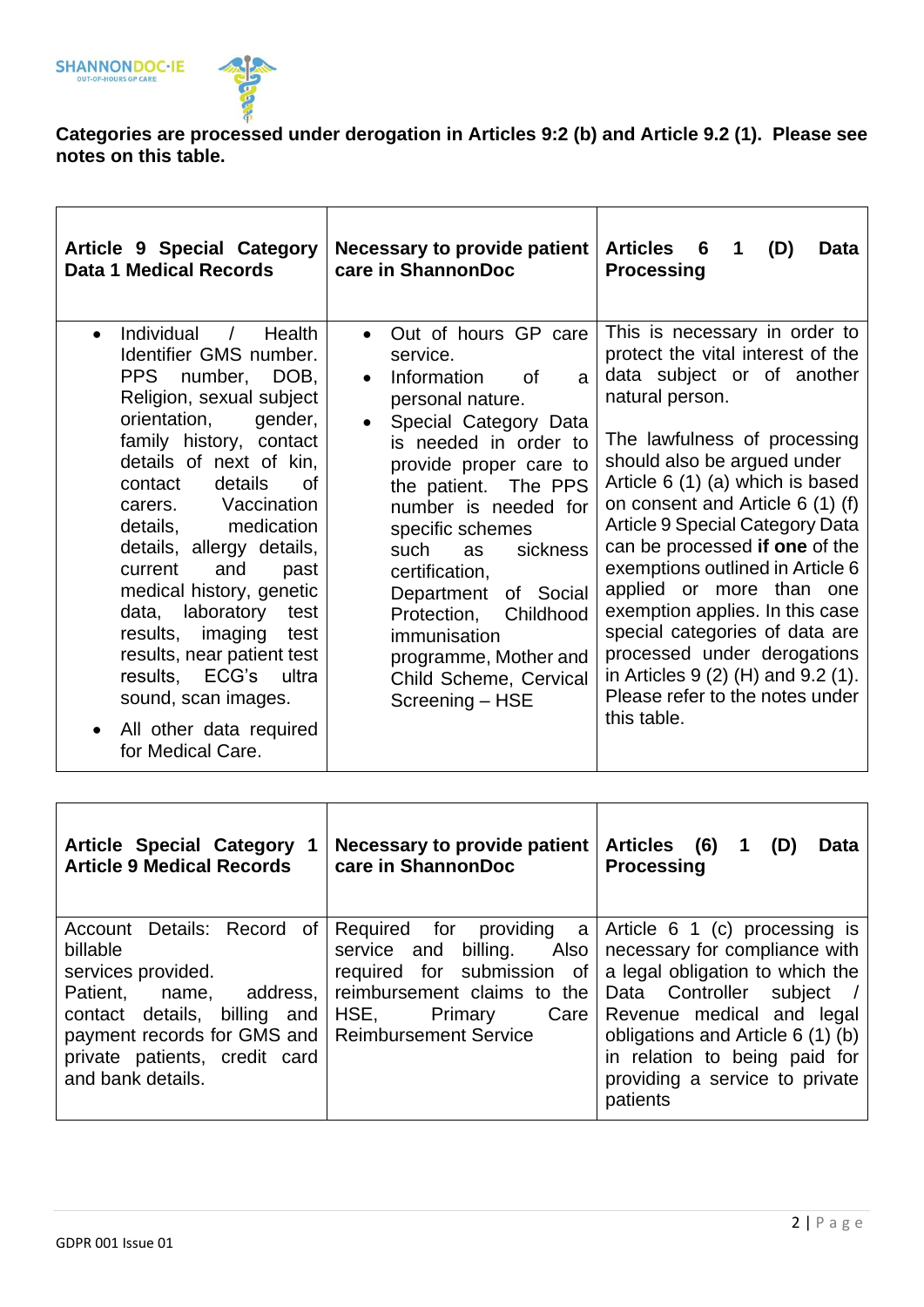

## **Recipients with whom we share personal Data:**

| <b>Categories of Recipient</b>                                    | <b>Description</b>                                                                                                                                                                                                                                                                                                                                                                                                        |  |  |
|-------------------------------------------------------------------|---------------------------------------------------------------------------------------------------------------------------------------------------------------------------------------------------------------------------------------------------------------------------------------------------------------------------------------------------------------------------------------------------------------------------|--|--|
| <b>Health and Social Care Provider</b>                            | All GPs, Health Service Executive, HSE Voluntary<br>Hospitals, Private Hospitals and Clinics, Private<br>Physiotherapists, Occupational<br>Consultants,<br>Therapists, Speech and Language Therapists, Social<br>Care Workers, palliative care services, out of hours'<br>services.<br>Diagnostic Imaging services, hospital laboratories and<br>all other heal care providers, Pathology Lab, Medical<br><b>Services</b> |  |  |
| Data Processors with a Contract                                   | GP Practices, online data bulk companies, Health link,<br>Heath Mail and all other secure Heal link which provide<br>for the transfer of data                                                                                                                                                                                                                                                                             |  |  |
| Legal Arrangements                                                | Coroner, Gardaí, Revenue, HSE, Health Services<br>Executive, Social Protection Medical Council, Irish<br>Council of General Practitioners, (ICGP)                                                                                                                                                                                                                                                                         |  |  |
| <b>Public Health</b>                                              | Public Health Infections, Disease notification, Influenza<br>surveillance                                                                                                                                                                                                                                                                                                                                                 |  |  |
| <b>Third</b><br>Parties<br>with<br>explicit<br>patient<br>consent | Solicitors, Company Solicitor, Insurance Companies,<br>Insurance Companies, BOD, IT Service<br>Health<br>Providers, IT Processors HSE, GPs Medical Specialists                                                                                                                                                                                                                                                            |  |  |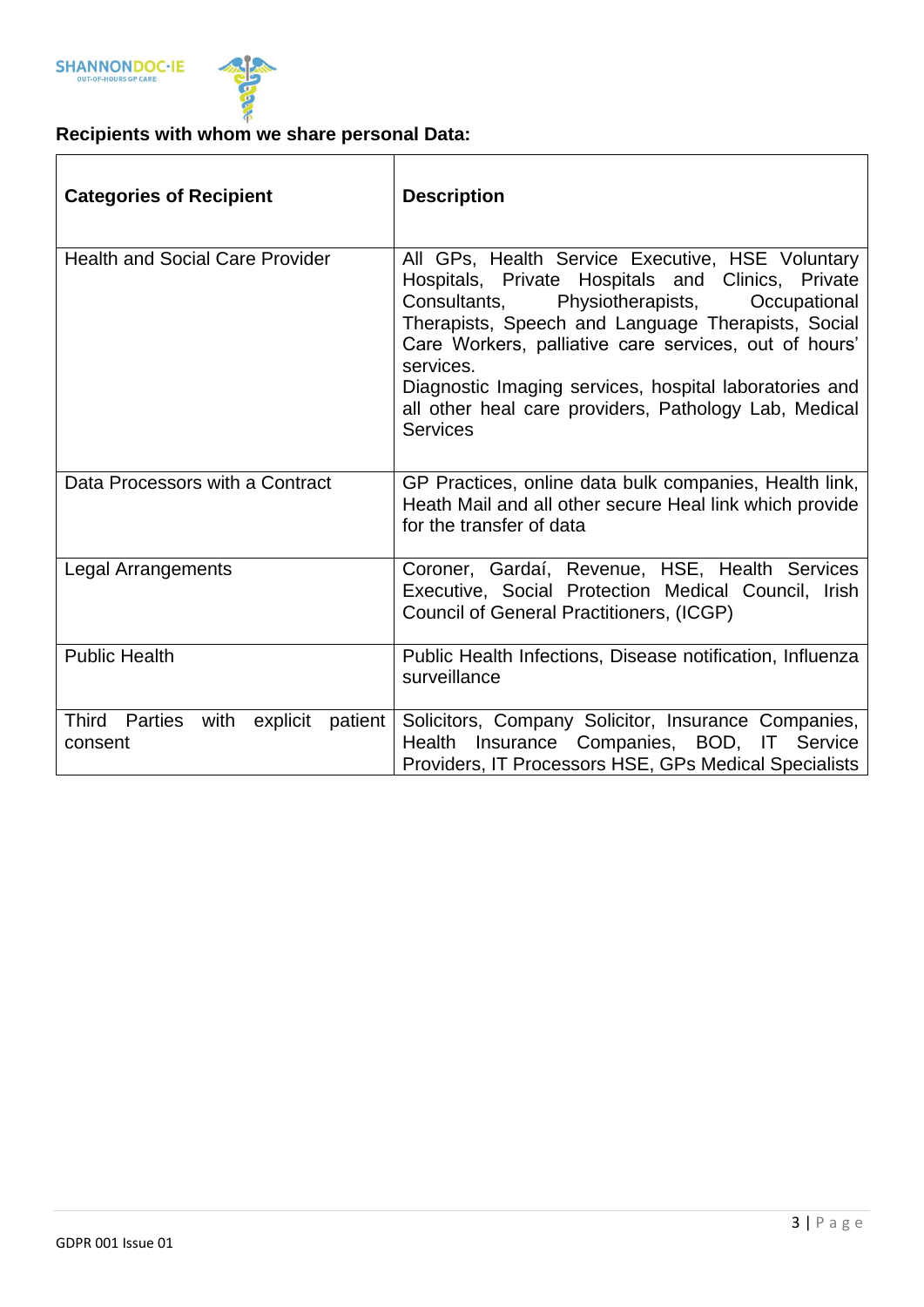



## **Contact Details:**

| <b>Contact Us</b>                                                                                        | <b>Opening Hours</b><br>of Service | <b>Useful</b><br><b>Numbers</b>           | <b>Regional Out of Hours</b> |
|----------------------------------------------------------------------------------------------------------|------------------------------------|-------------------------------------------|------------------------------|
| Shannondoc HQ,<br><b>St Camillus Hospital</b><br>Shelbourne Road<br><b>Limerick</b><br>V94 5V24          | 09.00-17.30                        | Limerick<br><b>University</b><br>Hospital | 061 469527                   |
| Matt Breslin, DPO,<br>Shannondoc HQ<br>St Camillus Hospital,<br>Shelbourne Road,<br>Limerick<br>V94 5V24 | 09.00-17.30                        | 061 469527                                |                              |

There are four links. The three forms are capable of being downloaded or being completed manually and the Data Access Request emailed with the supporting documentation scanned to support the request.

**All** Data Access Requests must be accompanied by Data Subject Applicant Consent, ID and proof of address. Please note that all Data Request Applicants have the option to submit either request either manually or electronically. Please note that when you are making a Data Access Request it is important to provide your data of birth for ease of processing.